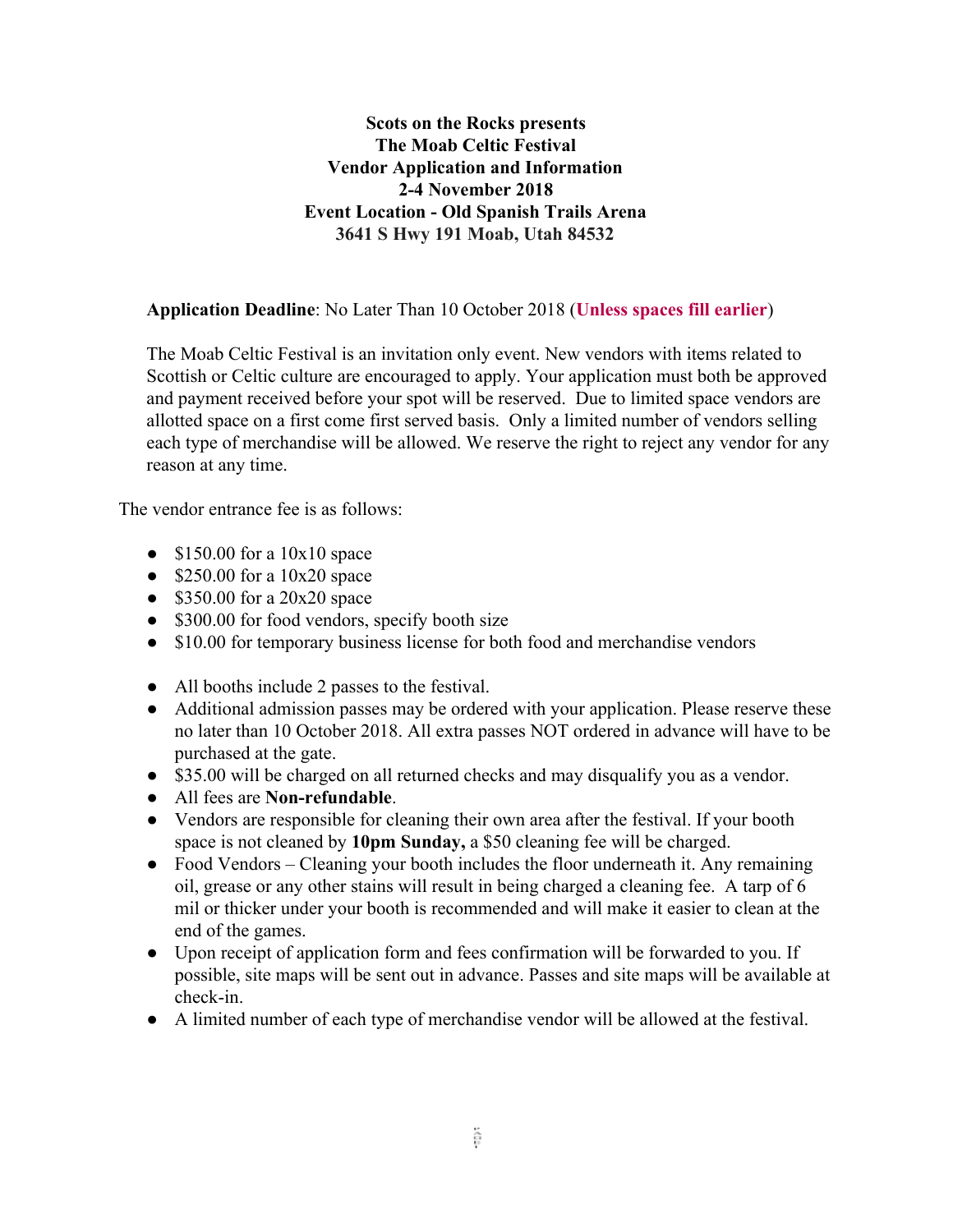# **VENDORS RESPONSIBILITIES DURING THE EVENT**

Vendors must be prepared to staff their space for the full duration of the Games. Leaving early, or arriving late will not be permitted and may jeopardize future participation in our event.

Cash flow is the responsibility of the vendor.

You may set up as early as 10:00 am on Friday. All vehicles must be parked or removed from the festival areas by 4pm on Friday. For the safety of our patrons and due to insurance reasons vendors will not be allowed to drive through the main pathways while the festival is open. Any violations of these restriction may result in a ban from the festival in the future. Festival Hours are Friday 5-10pm, Saturday 8am-4pm and Sunday 8am-4pm. Friday night most people go directly to the tattoo in the enclosed arena. Vendors have the option of setting up a table in the arena that evening if there is interest. Please contact Sandra for more information.

#### $\frac{1}{2}$  ,  $\frac{1}{2}$  ,  $\frac{1}{2}$  ,  $\frac{1}{2}$  ,  $\frac{1}{2}$ **Vendor Initials**

Vendors must provide their own table coverings and sun/rain/wind protection. Vendors assume full responsibility/liability for equipment, merchandise and other items they bring to the event.

Vendors are responsible for removing their garbage, failure to do so will result in a cleaning fee.

No parking in loading area(s). Vehicles must be moved once unloaded/loaded.

All Vendors must pay the \$10 temporary licence fee for the event. This fee goes to the county and we will print your temporary licence and file it for you. If a licence needs to be displayed then I will deliver it to your booth.

 The Moab Celtic Festival is not responsible for any fines incurred by vendors for failure to comply with any and all licensing requirements.

Vendors wanting to stay overnight in their campers will be allowed to do so in the arena. There are no water, electricity or washroom facilities available for overnight use, so your accommodations must be self-contained. We do have access to 4 spots with electricity and water for \$20 a night. Please contact Sandra for more information.

## **Applications must be complete in order to be considered.**

**The Moab Celtic Festival Board of Director reserves the sole right to allow/not allow any vendor at the festival for any reason.**

| Signature:<br>Date: |  |
|---------------------|--|
|---------------------|--|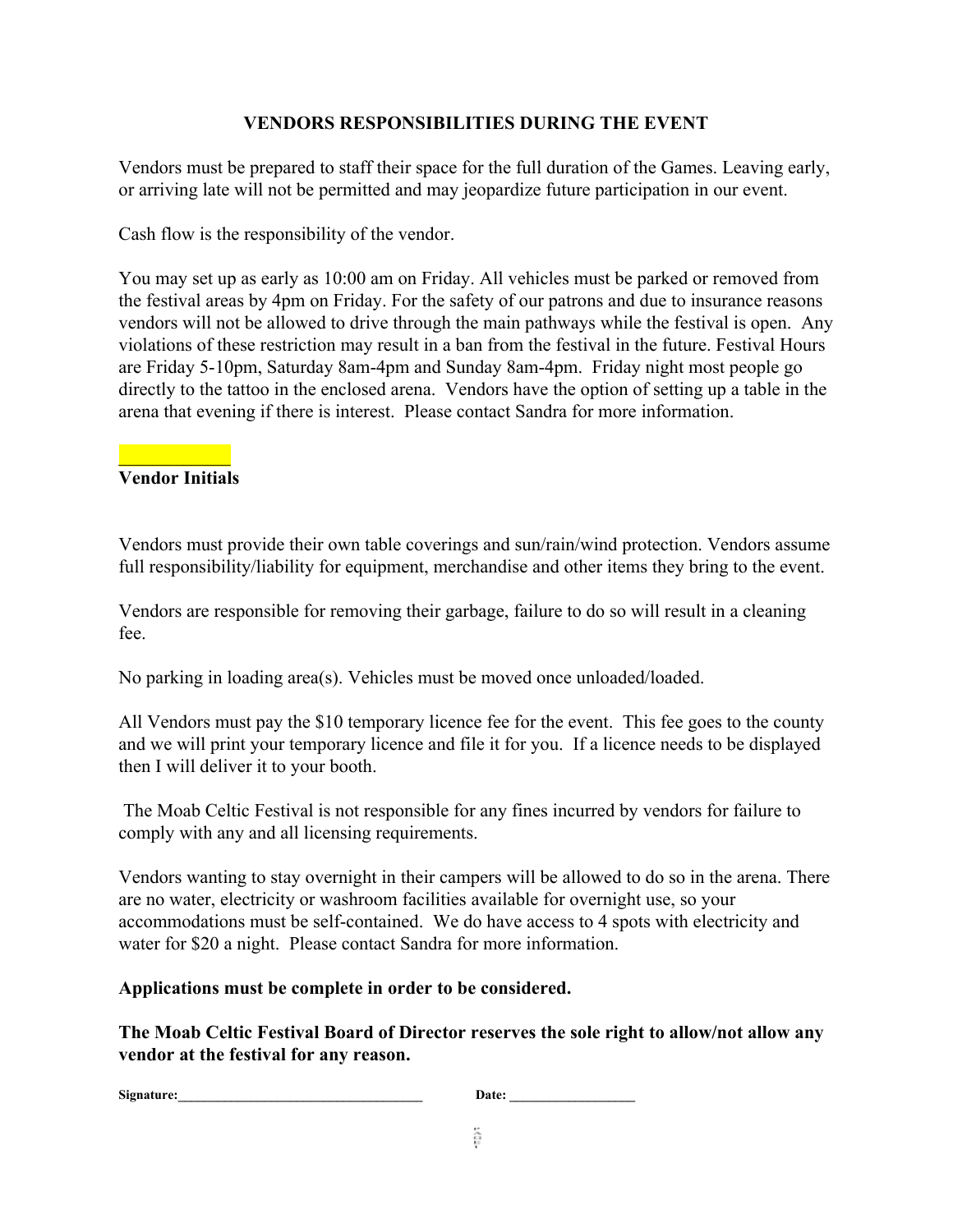## **Scots on the Rocks presents The Moab Celtic Festival Vendor Application and Information 2-4 November 2018**

| Name of Business: Name of Business:                           |                       |
|---------------------------------------------------------------|-----------------------|
| Contact Name: 1988 Contact Name:                              |                       |
|                                                               |                       |
| $City:$ $ST$ $Zip$ $Zip$                                      |                       |
|                                                               |                       |
| Web Address (if you have one - we post this on our website)   |                       |
|                                                               |                       |
| Please provide a brief description of your products/services: |                       |
|                                                               |                       |
|                                                               |                       |
|                                                               |                       |
| Please indicate the following vendor space requirements:      |                       |
| 10' X 10' Vendor Space*                                       | $(a)$ \$150.00 =      |
| 10' X 20' Vendor Space*                                       | $(a)$ \$250.00 =      |
| 20' X 20' Vendor Space*                                       | $(a)$ \$350.00 =      |
| Food Vendors* (BOOTH SIZE_______)                             | $(a)$ \$300.00=       |
| <b>Temporary business license(required)</b>                   | $(a) \$10.00 =$       |
| <b>Chairs</b>                                                 |                       |
| <b>Tables</b>                                                 | $\omega$ \$10.00 =    |
| <b>Extra Passes</b>                                           | $\omega$ \$5.00 =     |
|                                                               | $Total Enclosed = \_$ |

**\*All Booth Fees include 2 passes to the festival and a Cleaning fee may be charged if your site is not properly cleaned.**